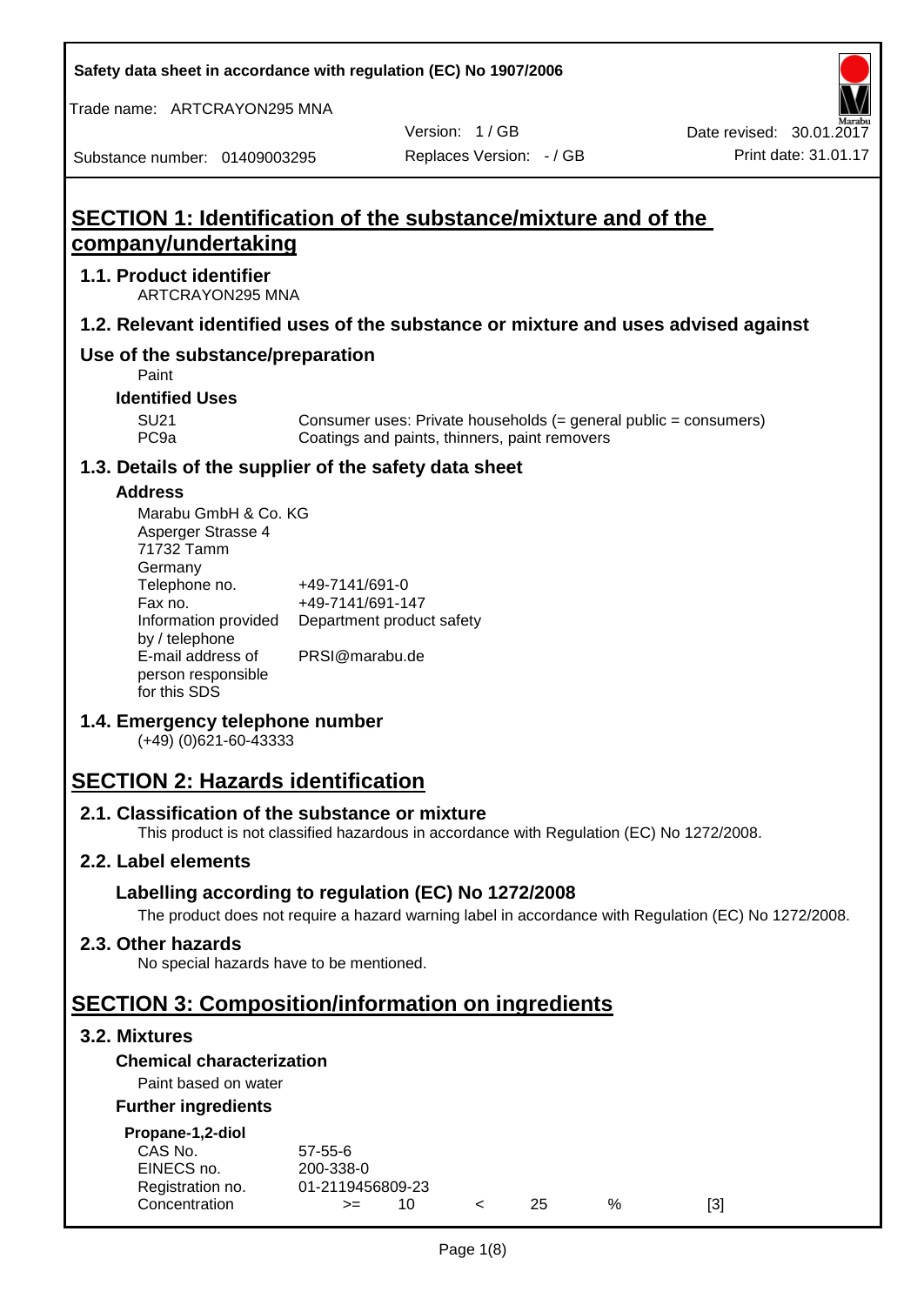#### **Safety data sheet in accordance with regulation (EC) No 1907/2006**

Trade name: ARTCRAYON295 MNA

Substance number: 01409003295 Version: 1 / GB Replaces Version: - / GB Print date: 31.01.17 Date revised: 30.01.2

## **Glycerol** CAS No. 56-81-5

| CAS No.<br>EINECS no. | 56-81-5<br>200-289-5 |  |   |     |
|-----------------------|----------------------|--|---|-----|
| Concentration         | $>=$                 |  | % | [3] |

[3] Substance with occupational exposure limits

# **SECTION 4: First aid measures**

## **4.1. Description of first aid measures**

#### **After skin contact**

Wash with plenty of water and soap. Do NOT use solvents or thinners.

#### **After eye contact**

Separate eyelids, wash the eyes thoroughly with water (15 min.). In case of irritation consult an oculist.

#### **After ingestion**

Rinse mouth thoroughly with water. If larger amounts are swallowed or in the event of symptoms take medical treatment.

#### **4.2. Most important symptoms and effects, both acute and delayed** Until now no symptoms known so far.

## **4.3. Indication of any immediate medical attention and special treatment needed Hints for the physician / treatment**

Treat symptomatically

# **SECTION 5: Firefighting measures**

## **5.1. Extinguishing media**

## **Suitable extinguishing media**

Carbon dioxide, Foam, Sand, Water

## **5.2. Special hazards arising from the substance or mixture**

In the event of fire the following can be released: Carbon monoxide (CO); dense black smoke; Carbon dioxide (CO2); Sulphur dioxide (SO2)

## **5.3. Advice for firefighters**

## **Other information**

Collect contaminated fire-fighting water separately, must not be discharged into the drains.

## **SECTION 6: Accidental release measures**

**6.1. Personal precautions, protective equipment and emergency procedures** No particular measures required.

## **6.2. Environmental precautions**

No particular measures required.

## **6.3. Methods and material for containment and cleaning up**

Clean preferably with a detergent - avoid use of solvents.

#### **6.4. Reference to other sections**

Information regarding Safe handling, see Section 7. Information regarding personal protective measures, see Section 8. Information regarding waste disposal, see Section 13.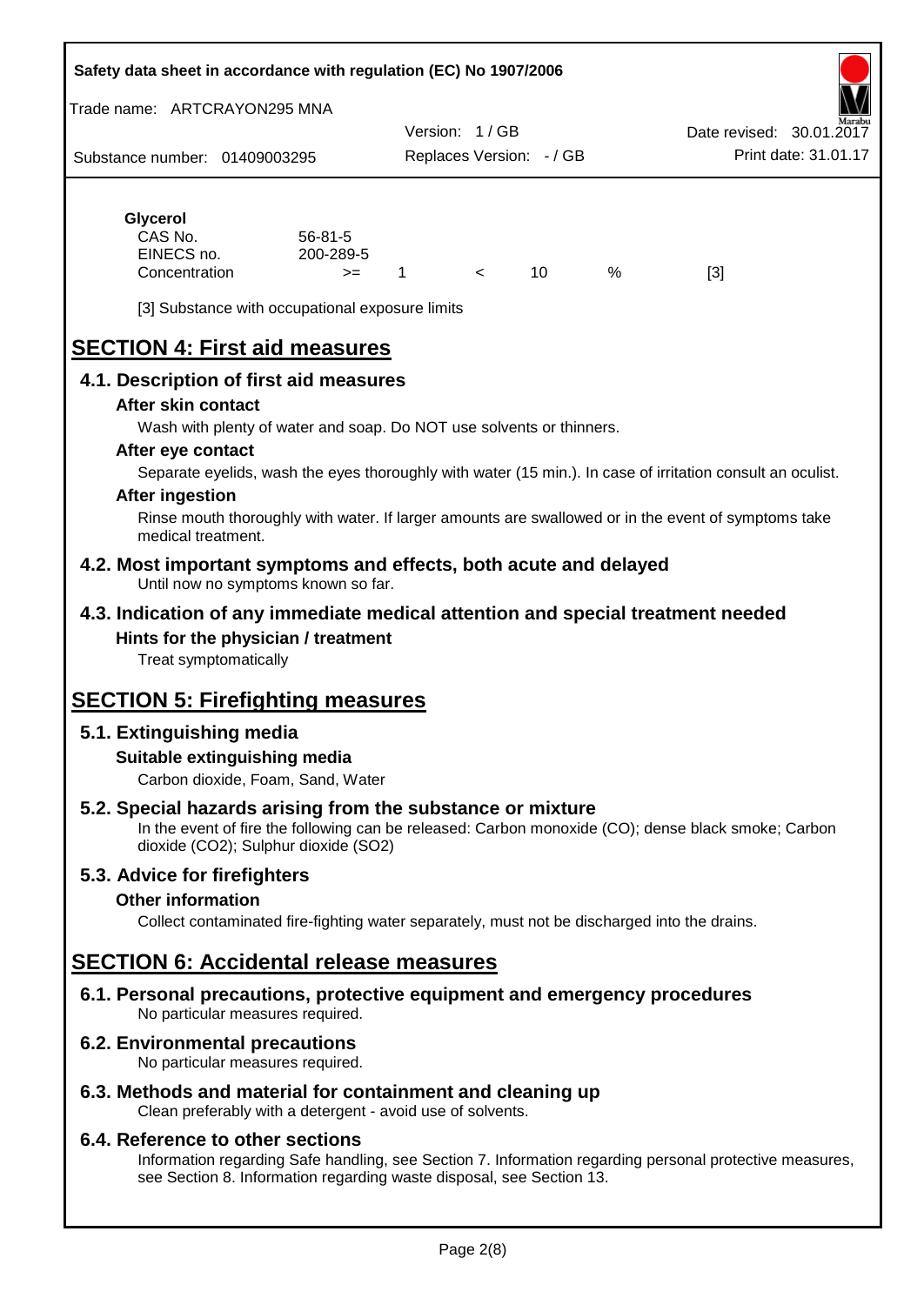| Safety data sheet in accordance with regulation (EC) No 1907/2006                                                                       |                |                                                                                                                                                                                          |                          |
|-----------------------------------------------------------------------------------------------------------------------------------------|----------------|------------------------------------------------------------------------------------------------------------------------------------------------------------------------------------------|--------------------------|
| Trade name: ARTCRAYON295 MNA                                                                                                            |                |                                                                                                                                                                                          |                          |
|                                                                                                                                         |                | Version: 1/GB                                                                                                                                                                            | Date revised: 30.01.2017 |
| Substance number: 01409003295                                                                                                           |                | Replaces Version: - / GB                                                                                                                                                                 | Print date: 31.01.17     |
| <b>SECTION 7: Handling and storage</b>                                                                                                  |                |                                                                                                                                                                                          |                          |
| 7.1. Precautions for safe handling                                                                                                      |                |                                                                                                                                                                                          |                          |
| <b>Advice on safe handling</b><br>Advice on protection against fire and explosion<br>No special measures required.<br>Temperature class | T <sub>2</sub> | Avoid skin and eye contact. Smoking, eating and drinking shall be prohibited in application area.<br>Classification of fires / temperature class / Ignition group / Dust explosion class |                          |
| Requirements for storage rooms and vessels<br>Store in frostfree conditions.                                                            |                | 7.2. Conditions for safe storage, including any incompatibilities                                                                                                                        |                          |
| Storage class according to TRGS 510                                                                                                     |                |                                                                                                                                                                                          |                          |
| Storage class according to<br><b>TRGS 510</b>                                                                                           | 12             | Non-combustible liquids                                                                                                                                                                  |                          |
| 7.3. Specific end use(s)<br>Paint                                                                                                       |                |                                                                                                                                                                                          |                          |
| <b>SECTION 8: Exposure controls/personal protection</b>                                                                                 |                |                                                                                                                                                                                          |                          |
| 8.1. Control parameters                                                                                                                 |                |                                                                                                                                                                                          |                          |
| <b>Exposure limit values</b>                                                                                                            |                |                                                                                                                                                                                          |                          |
| Glycerol                                                                                                                                |                |                                                                                                                                                                                          |                          |
| List                                                                                                                                    | EH40           |                                                                                                                                                                                          |                          |
| Type                                                                                                                                    | WEL            |                                                                                                                                                                                          |                          |
| Value<br><b>Status: 2011</b>                                                                                                            | 10             | mg/m <sup>3</sup>                                                                                                                                                                        |                          |
| Propane-1,2-diol                                                                                                                        |                |                                                                                                                                                                                          |                          |
| List                                                                                                                                    | EH40           |                                                                                                                                                                                          |                          |
| <b>Type</b>                                                                                                                             | <b>OES</b>     |                                                                                                                                                                                          |                          |
| Value<br><b>Status: 2011</b>                                                                                                            | 10             | mg/m <sup>3</sup>                                                                                                                                                                        |                          |
| <b>Other information</b>                                                                                                                |                |                                                                                                                                                                                          |                          |
| There are not known any further control parameters.                                                                                     |                |                                                                                                                                                                                          |                          |
| 8.2. Exposure controls                                                                                                                  |                |                                                                                                                                                                                          |                          |
| <b>Exposure controls</b>                                                                                                                |                |                                                                                                                                                                                          |                          |
| Provide adequate ventilation.                                                                                                           |                |                                                                                                                                                                                          |                          |
|                                                                                                                                         |                |                                                                                                                                                                                          |                          |
| <b>SECTION 9: Physical and chemical properties</b>                                                                                      |                |                                                                                                                                                                                          |                          |
| 9.1. Information on basic physical and chemical properties                                                                              |                |                                                                                                                                                                                          |                          |
| Form                                                                                                                                    | liquid         |                                                                                                                                                                                          |                          |
| <b>Colour</b>                                                                                                                           | coloured       |                                                                                                                                                                                          |                          |
| <b>Odour</b>                                                                                                                            | odourless      |                                                                                                                                                                                          |                          |
| <b>Odour threshold</b>                                                                                                                  |                |                                                                                                                                                                                          |                          |
| Remarks                                                                                                                                 |                | No data available                                                                                                                                                                        |                          |
| <b>Melting point</b>                                                                                                                    |                |                                                                                                                                                                                          |                          |
| Remarks                                                                                                                                 |                | not determined                                                                                                                                                                           |                          |

 $\mathbf{r}$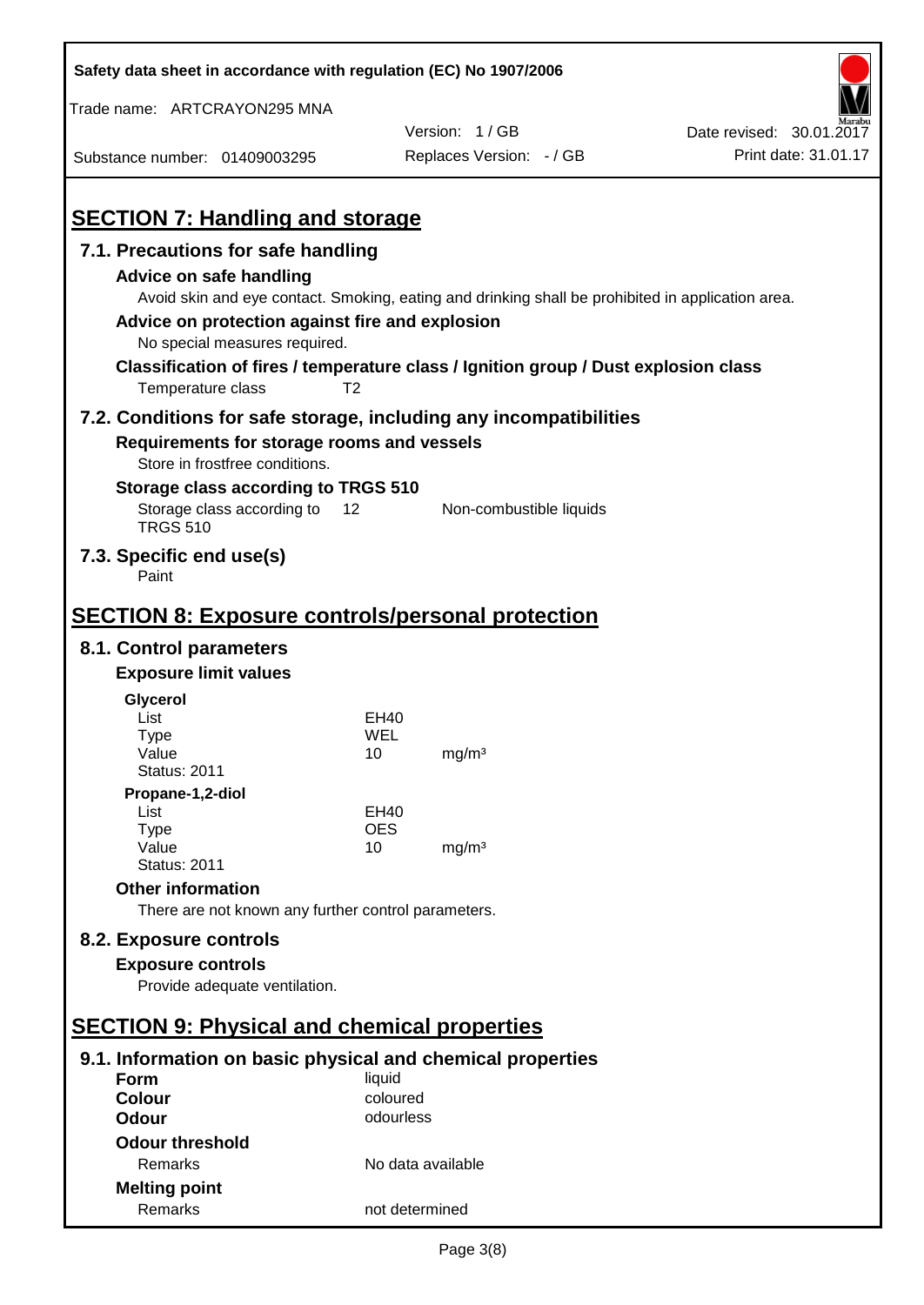| Safety data sheet in accordance with regulation (EC) No 1907/2006         |                                                   |                          |  |  |
|---------------------------------------------------------------------------|---------------------------------------------------|--------------------------|--|--|
| Trade name: ARTCRAYON295 MNA                                              | Version: 1/GB                                     | Date revised: 30.01.2017 |  |  |
| Substance number: 01409003295                                             | Replaces Version: - / GB                          | Print date: 31.01.17     |  |  |
| <b>Freezing point</b><br>Remarks                                          | not determined                                    |                          |  |  |
| Initial boiling point and boiling range                                   |                                                   |                          |  |  |
| Value<br>Pressure<br>Source                                               | 100<br>appr.<br>1.013<br>hPa<br>Literature value  | $\rm ^{\circ}C$          |  |  |
| <b>Flash point</b><br>Remarks                                             | Not applicable                                    |                          |  |  |
| Evaporation rate (ether $= 1$ ) :<br>Remarks                              | not determined                                    |                          |  |  |
| <b>Flammability (solid, gas)</b><br>Not applicable                        |                                                   |                          |  |  |
| Upper/lower flammability or explosive limits                              |                                                   |                          |  |  |
| Lower explosion limit<br>Upper explosion limit<br>Source                  | 2,6<br>appr.<br>12,5<br>appr.<br>Literature value | $%$ (V)<br>$%$ (V)       |  |  |
| Vapour pressure<br>Value<br>Temperature                                   | 23<br>appr.<br>20<br>°C                           | hPa                      |  |  |
| Method                                                                    | Value taken from the literature                   |                          |  |  |
| <b>Vapour density</b><br>Remarks                                          | not determined                                    |                          |  |  |
| <b>Density</b><br>Remarks                                                 | not determined                                    |                          |  |  |
| Solubility in water<br>Remarks                                            | miscible                                          |                          |  |  |
| Ignition temperature                                                      |                                                   |                          |  |  |
| Value<br>Source                                                           | 371<br>appr.<br>Literature value                  | °C                       |  |  |
| <b>Viscosity</b><br>Remarks<br>Remarks                                    | not determined                                    |                          |  |  |
| 9.2. Other information<br><b>Other information</b>                        |                                                   |                          |  |  |
| None known<br><b>SECTION 10: Stability and reactivity</b>                 |                                                   |                          |  |  |
| 10.1. Reactivity                                                          |                                                   |                          |  |  |
| None<br>10.2. Chemical stability                                          |                                                   |                          |  |  |
| No hazardous reactions known.<br>10.3. Possibility of hazardous reactions |                                                   |                          |  |  |
| No hazardous reactions known.<br>10.4. Conditions to avoid                |                                                   |                          |  |  |
| No hazardous reactions known.<br>10.5. Incompatible materials             |                                                   |                          |  |  |
|                                                                           |                                                   |                          |  |  |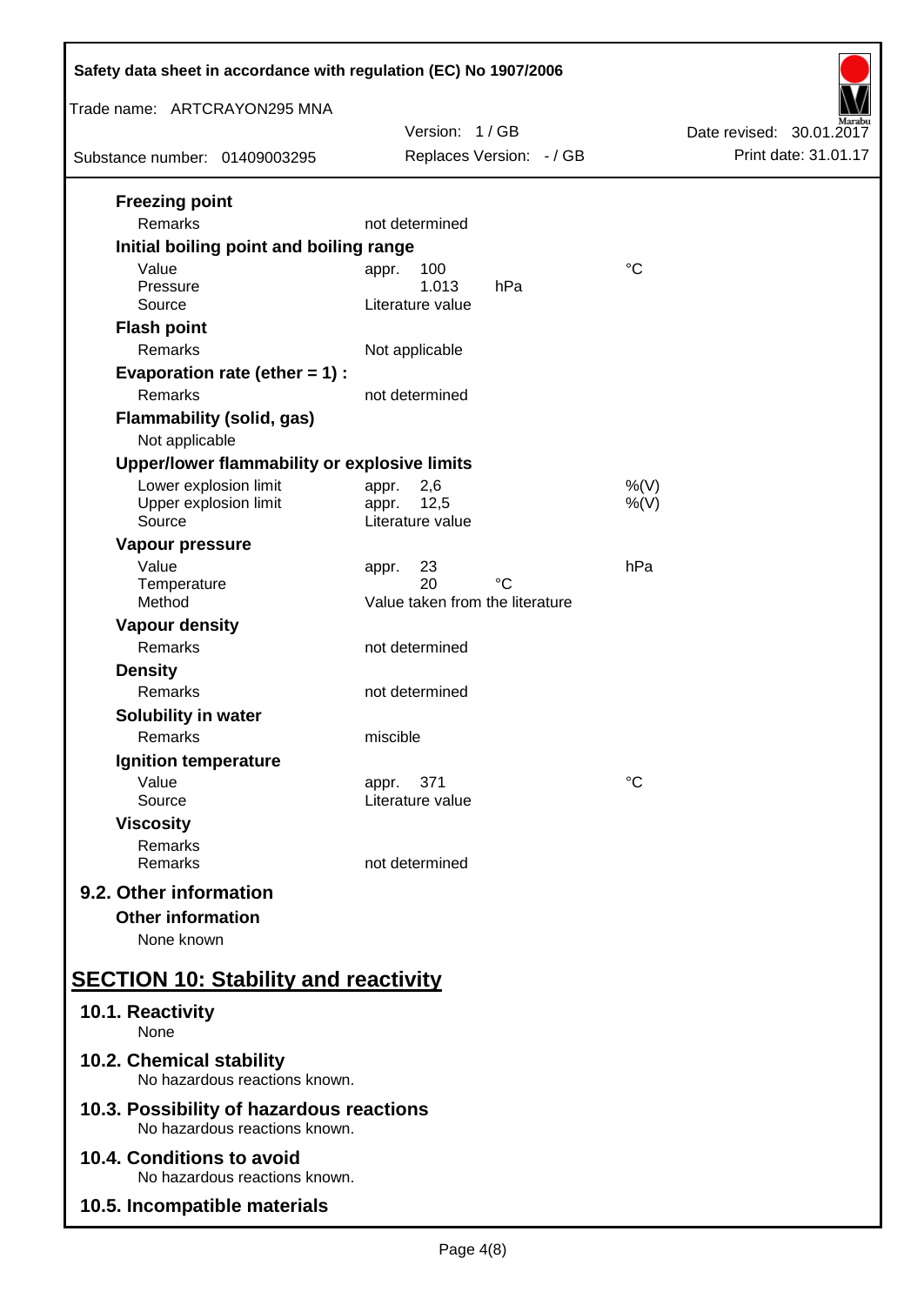| Safety data sheet in accordance with regulation (EC) No 1907/2006                              |                                                                                                    |                          |
|------------------------------------------------------------------------------------------------|----------------------------------------------------------------------------------------------------|--------------------------|
| Trade name: ARTCRAYON295 MNA                                                                   |                                                                                                    |                          |
|                                                                                                | Version: 1/GB                                                                                      | Date revised: 30.01.2017 |
| Substance number: 01409003295                                                                  | Replaces Version: - / GB                                                                           | Print date: 31.01.17     |
| None                                                                                           |                                                                                                    |                          |
| 10.6. Hazardous decomposition products<br>No hazardous decomposition products known.           |                                                                                                    |                          |
| <b>SECTION 11: Toxicological information</b>                                                   |                                                                                                    |                          |
| 11.1. Information on toxicological effects                                                     |                                                                                                    |                          |
| <b>Acute oral toxicity</b>                                                                     |                                                                                                    |                          |
| Remarks                                                                                        | Based on available data, the classification criteria are not met.                                  |                          |
| <b>Acute dermal toxicity</b>                                                                   |                                                                                                    |                          |
| <b>Remarks</b>                                                                                 | Based on available data, the classification criteria are not met.                                  |                          |
| <b>Acute inhalational toxicity</b>                                                             |                                                                                                    |                          |
| Remarks                                                                                        | Based on available data, the classification criteria are not met.                                  |                          |
| <b>Skin corrosion/irritation</b>                                                               |                                                                                                    |                          |
| Remarks                                                                                        | Based on available data, the classification criteria are not met.                                  |                          |
| Serious eye damage/irritation                                                                  |                                                                                                    |                          |
| Remarks                                                                                        | Based on available data, the classification criteria are not met.                                  |                          |
| <b>Sensitization</b>                                                                           |                                                                                                    |                          |
| Remarks                                                                                        | Based on available data, the classification criteria are not met.                                  |                          |
| <b>Mutagenicity</b>                                                                            |                                                                                                    |                          |
| Remarks                                                                                        | Based on available data, the classification criteria are not met.                                  |                          |
| <b>Reproductive toxicity</b>                                                                   |                                                                                                    |                          |
| Remarks                                                                                        | Based on available data, the classification criteria are not met.                                  |                          |
| Carcinogenicity                                                                                |                                                                                                    |                          |
| Remarks                                                                                        | Based on available data, the classification criteria are not met.                                  |                          |
| <b>Specific Target Organ Toxicity (STOT)</b>                                                   |                                                                                                    |                          |
| <b>Single exposure</b><br>Remarks                                                              | Based on available data, the classification criteria are not met.                                  |                          |
| <b>Repeated exposure</b><br>Remarks                                                            | Based on available data, the classification criteria are not met.                                  |                          |
| <b>Aspiration hazard</b>                                                                       |                                                                                                    |                          |
|                                                                                                | Based on available data, the classification criteria are not met.                                  |                          |
| <b>Experience in practice</b>                                                                  |                                                                                                    |                          |
| risk to health can be expected.                                                                | Provided all the recommended protective and safety precautions are taken, experience shows that no |                          |
| <b>Other information</b>                                                                       |                                                                                                    |                          |
| There are no data available on the mixture itself.<br>Directive 1999/45/EC and not classified. | The mixture has been assessed following the conventional method of the Dangerous Preparations      |                          |
| <b>SECTION 12: Ecological information</b>                                                      |                                                                                                    |                          |
| 12.1. Toxicity                                                                                 |                                                                                                    |                          |
| <b>General information</b>                                                                     |                                                                                                    |                          |

There are no data available on the mixture itself.Do not allow to enter drains or water courses.The mixture has been assessed following the summation method of the CLP Regulation (EC) No 1272/2008 and is not classified as dangerous for the environment.

## **12.2. Persistence and degradability**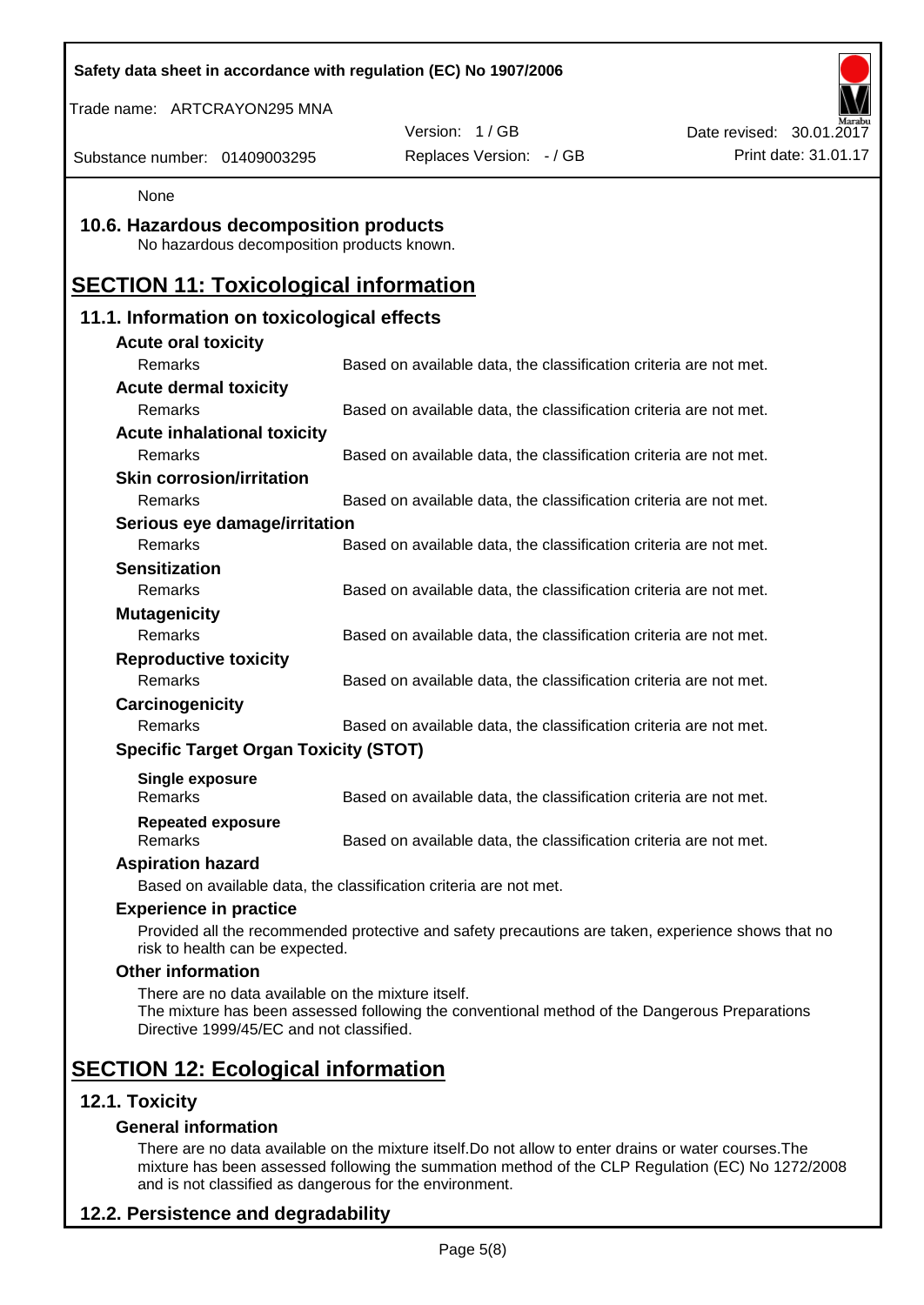| Safety data sheet in accordance with regulation (EC) No 1907/2006                        |                                                                                                       |                          |
|------------------------------------------------------------------------------------------|-------------------------------------------------------------------------------------------------------|--------------------------|
| Trade name: ARTCRAYON295 MNA                                                             |                                                                                                       |                          |
|                                                                                          | Version: 1/GB                                                                                         | Date revised: 30.01.2017 |
| Substance number: 01409003295                                                            | Replaces Version: - / GB                                                                              | Print date: 31.01.17     |
| <b>General information</b><br>There are no data available on the mixture itself.         |                                                                                                       |                          |
| 12.3. Bioaccumulative potential                                                          |                                                                                                       |                          |
| <b>General information</b><br>There are no data available on the mixture itself.         |                                                                                                       |                          |
| 12.4. Mobility in soil                                                                   |                                                                                                       |                          |
| <b>General information</b><br>There are no data available on the mixture itself.         |                                                                                                       |                          |
| 12.5. Results of PBT and vPvB assessment                                                 |                                                                                                       |                          |
| <b>General information</b>                                                               |                                                                                                       |                          |
| There are no data available on the mixture itself.                                       |                                                                                                       |                          |
| 12.6. Other adverse effects                                                              |                                                                                                       |                          |
| <b>General information</b>                                                               |                                                                                                       |                          |
| There are no data available on the mixture itself.                                       |                                                                                                       |                          |
| <b>SECTION 13: Disposal considerations</b>                                               |                                                                                                       |                          |
| 13.1. Waste treatment methods                                                            |                                                                                                       |                          |
| Disposal recommendations for the product<br>with water and put into the drainage system. | The product can be placed with other household refuse. Small residues in containers can be washed-out |                          |
| Disposal recommendations for packaging                                                   |                                                                                                       |                          |
| Completely emptied packagings can be given for recycling.                                | Packaging that cannot be cleaned should be disposed off as product waste.                             |                          |
| <b>SECTION 14: Transport information</b>                                                 |                                                                                                       |                          |
| <b>Land transport ADR/RID</b><br>Non-dangerous goods<br>14.1. UN number<br>$UN -$        |                                                                                                       |                          |
| 14.2. UN proper shipping name                                                            |                                                                                                       |                          |
| 14.3. Transport hazard class(es)                                                         |                                                                                                       |                          |
| Class                                                                                    |                                                                                                       |                          |
| Label<br>14.4. Packing group                                                             |                                                                                                       |                          |
| Packing group                                                                            |                                                                                                       |                          |
| Transport category<br>14.5. Environmental hazards                                        | 0                                                                                                     |                          |
| <b>Marine transport IMDG/GGVSee</b>                                                      |                                                                                                       |                          |
| 14.1. UN number                                                                          | The product does not constitute a hazardous substance in sea transport.                               |                          |
| $UN -$                                                                                   |                                                                                                       |                          |
| 14.2. UN proper shipping name                                                            |                                                                                                       |                          |
| 14.3. Transport hazard class(es)<br>Class                                                |                                                                                                       |                          |
| Subsidiary risk                                                                          |                                                                                                       |                          |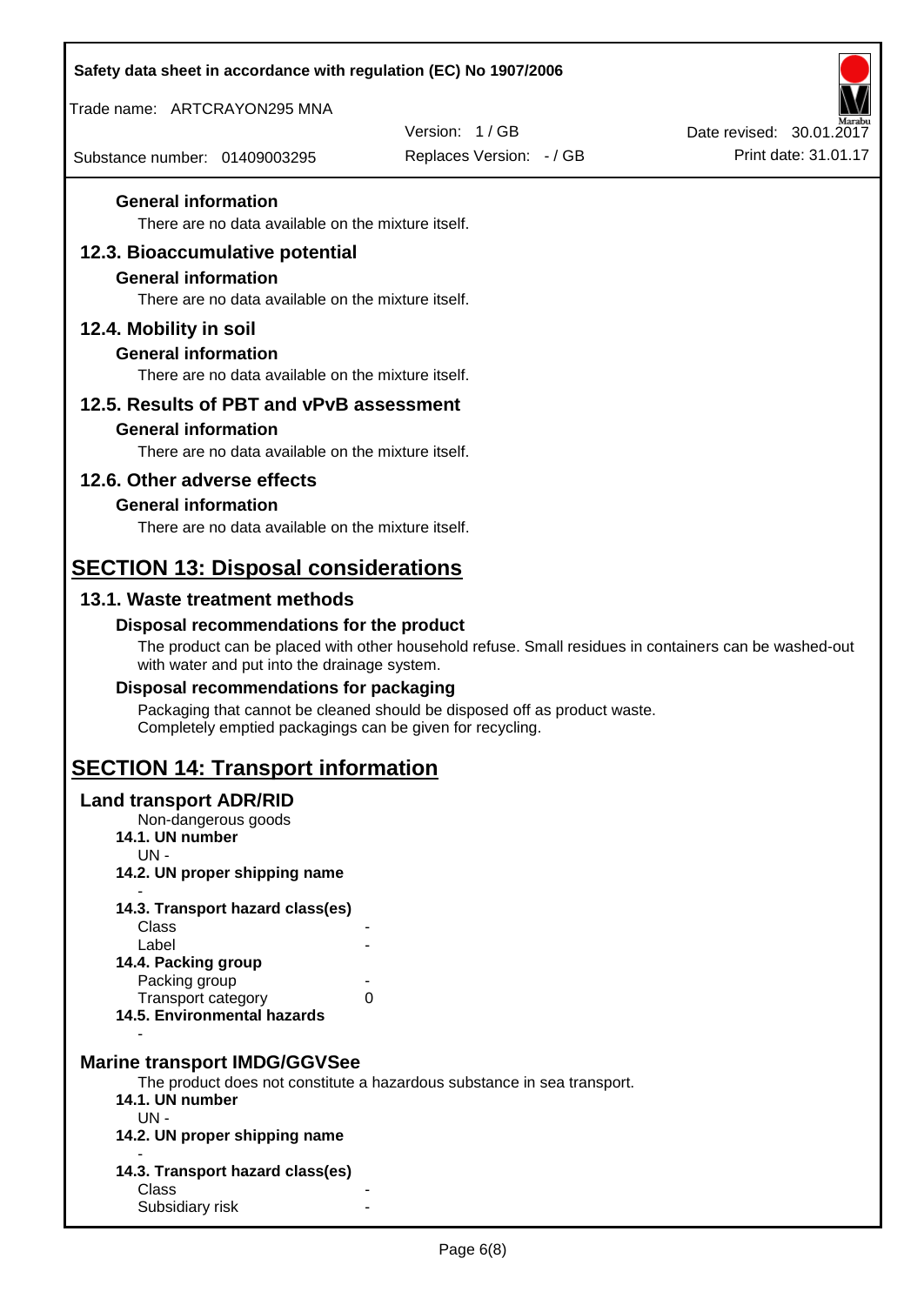| Safety data sheet in accordance with regulation (EC) No 1907/2006                                                                                                                                                                                                                                                                                                                                                                                                                             |      |                          |                                                                                                       |  |
|-----------------------------------------------------------------------------------------------------------------------------------------------------------------------------------------------------------------------------------------------------------------------------------------------------------------------------------------------------------------------------------------------------------------------------------------------------------------------------------------------|------|--------------------------|-------------------------------------------------------------------------------------------------------|--|
| Trade name: ARTCRAYON295 MNA                                                                                                                                                                                                                                                                                                                                                                                                                                                                  |      |                          |                                                                                                       |  |
|                                                                                                                                                                                                                                                                                                                                                                                                                                                                                               |      | Version: 1/GB            | Date revised: 30.01.2017                                                                              |  |
| Substance number: 01409003295                                                                                                                                                                                                                                                                                                                                                                                                                                                                 |      | Replaces Version: - / GB | Print date: 31.01.17                                                                                  |  |
| 14.4. Packing group<br>Packing group<br><b>14.5. Environmental hazards</b><br>no                                                                                                                                                                                                                                                                                                                                                                                                              |      |                          |                                                                                                       |  |
| <b>Air transport ICAO/IATA</b><br>The product does not constitute a hazardous substance in air transport.<br>14.1. UN number<br>$UN -$                                                                                                                                                                                                                                                                                                                                                        |      |                          |                                                                                                       |  |
| 14.2. UN proper shipping name                                                                                                                                                                                                                                                                                                                                                                                                                                                                 |      |                          |                                                                                                       |  |
| 14.3. Transport hazard class(es)<br><b>Class</b><br>Subsidiary risk                                                                                                                                                                                                                                                                                                                                                                                                                           |      |                          |                                                                                                       |  |
| 14.4. Packing group<br>Packing group<br>14.5. Environmental hazards                                                                                                                                                                                                                                                                                                                                                                                                                           |      |                          |                                                                                                       |  |
| Information for all modes of transport<br>14.6. Special precautions for user<br>Transport within the user's premises:<br>Always transport in closed containers that are upright and secure.                                                                                                                                                                                                                                                                                                   |      |                          | Ensure that persons transporting the product know what to do in the event of an accident or spillage. |  |
| <b>Other information</b><br>14.7. Transport in bulk according to Annex II of Marpol and the IBC Code<br>no                                                                                                                                                                                                                                                                                                                                                                                    |      |                          |                                                                                                       |  |
| <b>SECTION 15: Regulatory information</b><br>15.1. Safety, health and environmental regulations/legislation specific for the substance<br>or mixture                                                                                                                                                                                                                                                                                                                                          |      |                          |                                                                                                       |  |
| <b>VOC</b>                                                                                                                                                                                                                                                                                                                                                                                                                                                                                    |      |                          |                                                                                                       |  |
| VOC (EU)                                                                                                                                                                                                                                                                                                                                                                                                                                                                                      | 13,5 | $\%$                     |                                                                                                       |  |
| <b>Other information</b>                                                                                                                                                                                                                                                                                                                                                                                                                                                                      |      |                          |                                                                                                       |  |
| The product does not contain substances of very high concern (SVHC).                                                                                                                                                                                                                                                                                                                                                                                                                          |      |                          |                                                                                                       |  |
| <b>Other information</b><br>All components are contained in the TSCA inventory or exempted.<br>All components are contained in the AICS inventory.<br>All components are contained in the PICCS inventory.<br>All components are contained in the DSL inventory.<br>All components are contained in the IECSC inventory.<br>All components are contained in the NZIOC inventory.<br>All components are contained in the ENCS inventory.<br>All components are contained in the ECL inventory. |      |                          |                                                                                                       |  |
| 15.2. Chemical safety assessment<br>For this preparation a chemical safety assessment has not been carried out.                                                                                                                                                                                                                                                                                                                                                                               |      |                          |                                                                                                       |  |
| <b>SECTION 16: Other information</b><br><b>Supplemental information</b><br>Relevant changes compared with the previous version of the safety data sheet are marked with: ***                                                                                                                                                                                                                                                                                                                  |      |                          |                                                                                                       |  |
| This information is based on our present state of knowledge. However, it should not constitute a<br>guarantee for any specific product properties and shall not establish a legally valid relationship.                                                                                                                                                                                                                                                                                       |      |                          |                                                                                                       |  |

The information in this Safety Data Sheet is based on the present state of knowledge and current